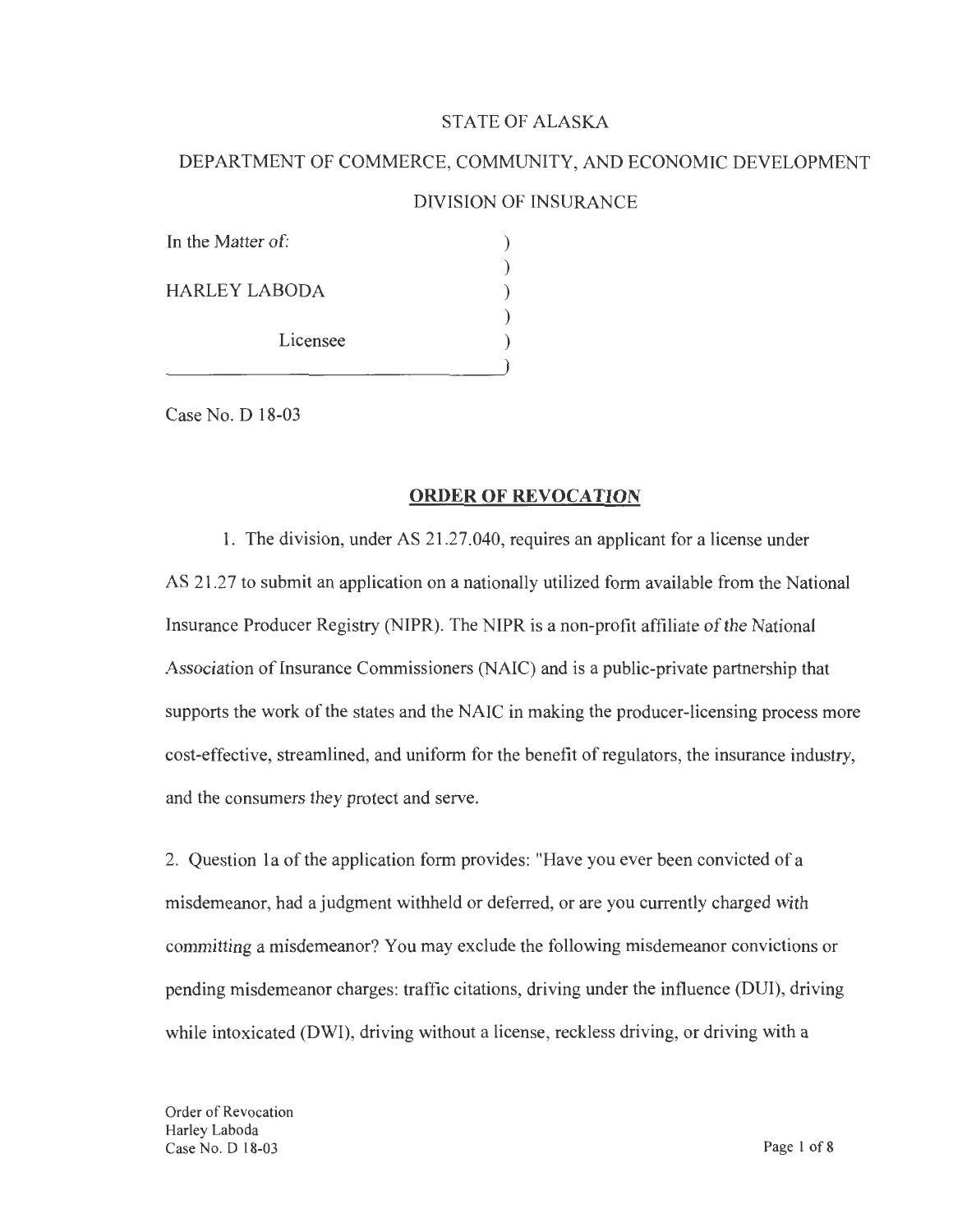suspended or revoked license. You may also exclude juvenile adjudications ( offenses where you were adjudicated delinquent in a juvenile court)."

3. Question la of the application also requires the applicant, for each misdemeanor, to attach to the application a written statement explaining the circumstances of each incident; a copy of the charging document; and a copy of the official document, which demonstrates the resolution of the charges or any final judgment.

4. On or about March 26, 2017, the division received from Laboda an application for a credit insurance limited producer license. For Question la of the application Laboda answered "Yes."

5. Laboda also disclosed five misdemeanors and attached documents to his application as required under Question 1a of the application relating to these misdemeanors.

6. As part of the application process, the division, under AS  $21.27.040(e)$  and 3 AAC 23.010, requires the applicant to submit a full set of fingerprints so the division may obtain criminal justice information about the applicant, as provided under AS 12.62.

7. On or about April 7, 2017, the division received Laboda's set of fingerprints and forwarded them to the Alaska Department of Public Safety (DPS), under AS 12.62.160, to obtain criminal justice information, if any, and to do a criminal history record check.

8. On or about April 26, 2017, the division issued Laboda credit insurance limited producer license number 100143367.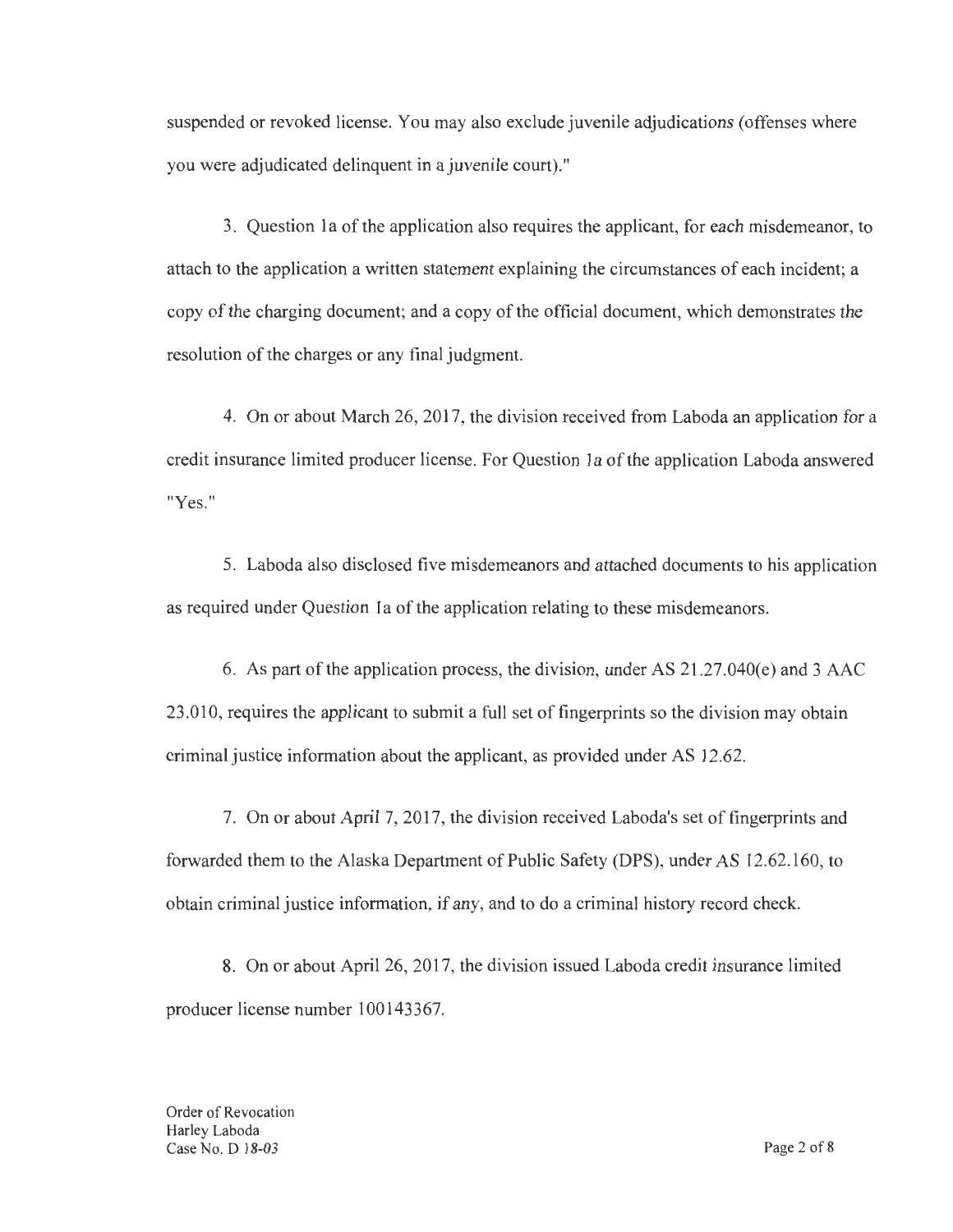9. On or about June 16, 2017, the division received information from (DPS) indicating the Federal Bureau of Investigation (FBI) conducted a national fingerprint search of Laboda and the search found that on or about February 7, 2002, Laboda had been charged with domestic battery/assault; on or about February 16, 2006, Laboda had been charged with theft 3; and on or about August 26, 2006, Laboda had been charged with theft 3.

10. Laboda, however, failed to disclose the three misdemeanors listed under paragraph 9 or attach the required documents relating to these three misdemeanors to his application.

11. On or about June 16, 2017, the division, utilizing Laboda's mailing address on file, sent Laboda a letter by certified mail informing Laboda:

A. the division had received the background report which revealed Laboda's domestic battery/assault and theft 3 undisclosed misdemeanor convictions;

B. of the procedure for Laboda to change, correct, or update identification records or to challenge the accuracy or completeness of any entry on Laboda's record to the FBI;

C. that AS 21.27.020(a) provides: "For the protection of the people of this state, the director may not issue or renew a license except in compliance with this chapter and may not issue a license to a person, or to be exercised by a person, found by the director to be untrustworthy, incompetent, or who has not established to the satisfaction of the director that the person is qualified under this chapter."

Order of Revocation Harley Laboda Case No. D 18-03 Page 3 of 8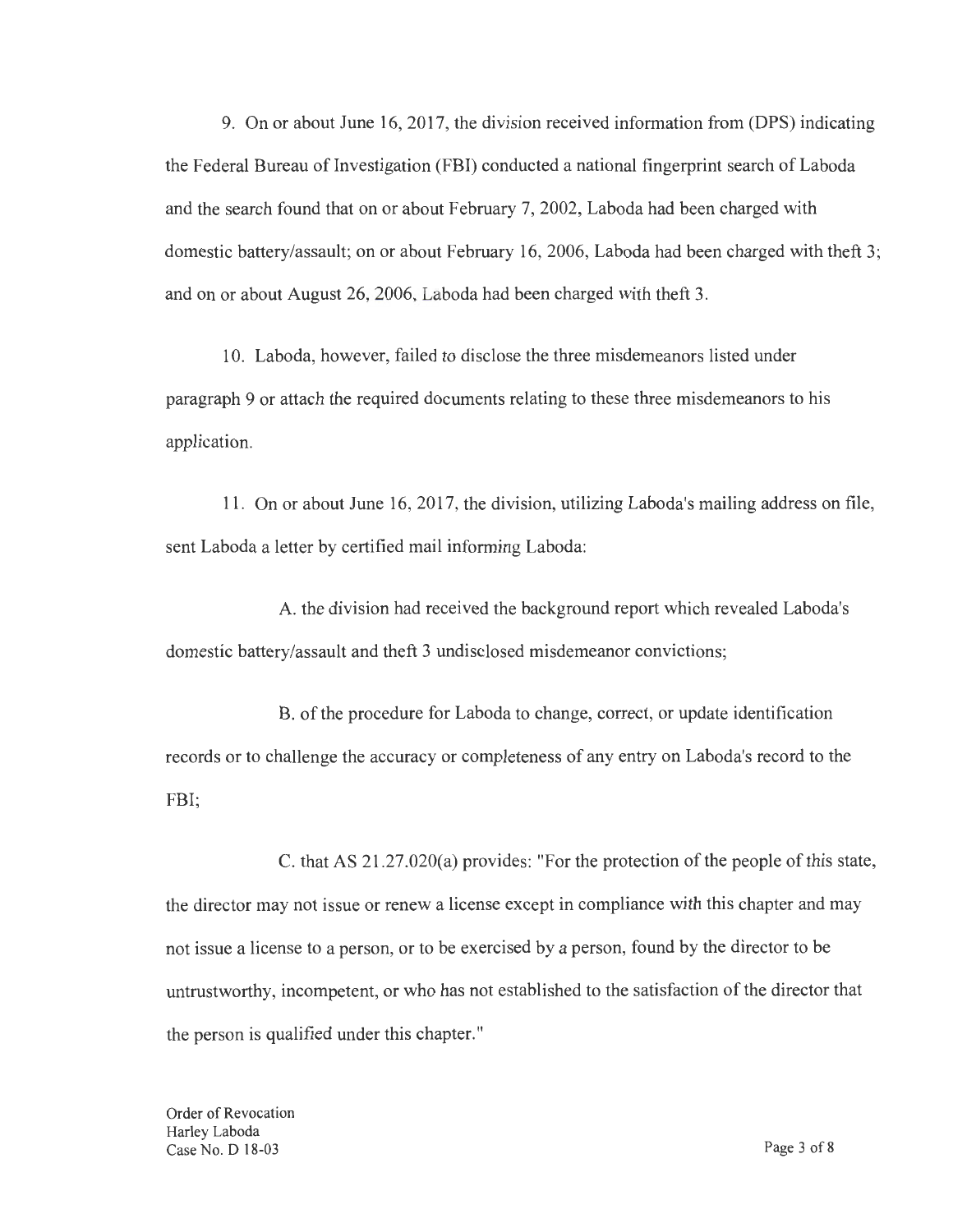D. that the division was providing Laboda with the opportunity to address the information contained in the background report and to address why, if a conviction occurred, that it was not disclosed;

E. that while the division had not made any presumption of guilt, if Laboda was unable to provide the division with evidence that the information reflected in the background report was incorrect within 45 days from the date of the letter, the division would take action against Laboda's license based on the information contained in the background report; and

F. Laboda's failure to disclose a conviction on the application could reflect untrustworthiness, which could be the basis to suspend, revoke, or deny renewal of a license under AS 21.27.410.

12. On or about July 24, 2017, the division's letter identified in paragraph 11 was returned to the division by the United States Post Office (USPS) as unclaimed.

13. AS 21.27.025(a) requires a licensee to notify the director in writing within 30 days after a change in residence, place of business, legal name, fictitious name or alias, mailing address, electronic mailing address, or telephone number.

14. AS 21.27.025(b) provides: "In addition to any other penalty provided by law, a failure to notify the director as required by this section is cause for denial, nonrenewal, suspension, or revocation of a license."

Order of Revocation Harley Laboda Case No. D 18-03 Page 4 of 8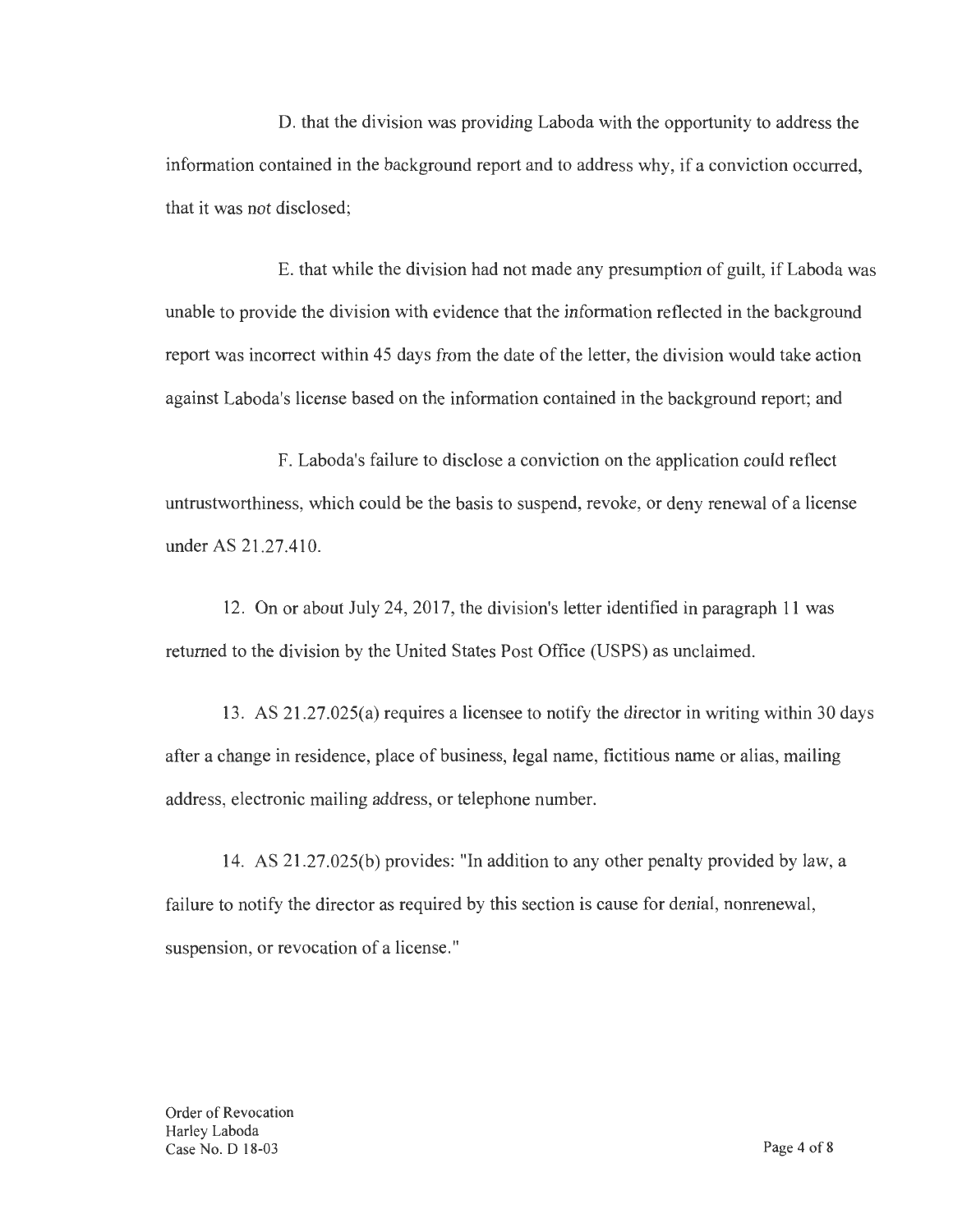15. On or about July 24, 2017 the division, utilizing Laboda's electronic mailing address on file, informed Laboda that he was required to disclose his prior criminal convictions "by the close of business on 08/08/2017, to avoid any action taken against your license."

16. On or about August 8, 2017, in a telephone conversation with the division, Laboda indicated he would obtain documents relating to his prior convictions. Laboda, however, failed to disclose his prior criminal convictions or provide the documentation.

17. On or about October 9, 2017, the division, utilizing Laboda's electronic mailing address on file, after noting Laboda's failure to disclose his criminal convictions, informed Laboda that he was required to disclose his prior criminal convictions "by the close of business on 10/16/2017, to avoid any action taken against your license." Laboda responded indicating he had "had many life events happen since our last conversation", that he "haven't heard anything for the State of Idaho", and that he would "follow up with them tomorrow." Laboda, however, failed to disclose his prior criminal convictions or provide the documentation from Idaho.

18. On or about November 1, 2017, the division, utilizing Laboda's electronic mailing address on file, informed Laboda that the division was "still awaiting the disclosure of his previous criminal convictions." Laboda replied informing the division he will have to call "ada COUNTY AGAIN TO SEE WHY I HA VENT RECEIVED THE DOCS I PAID FOR. I DO APPOLOGIZE FOR THE TIME IT HAS TAKEN." Laboda, however, failed to disclose his prior criminal convictions or provide the documentation from ada COUNTY.

Order of Revocation Harley Laboda Case No. D 18-03 Page 5 of 8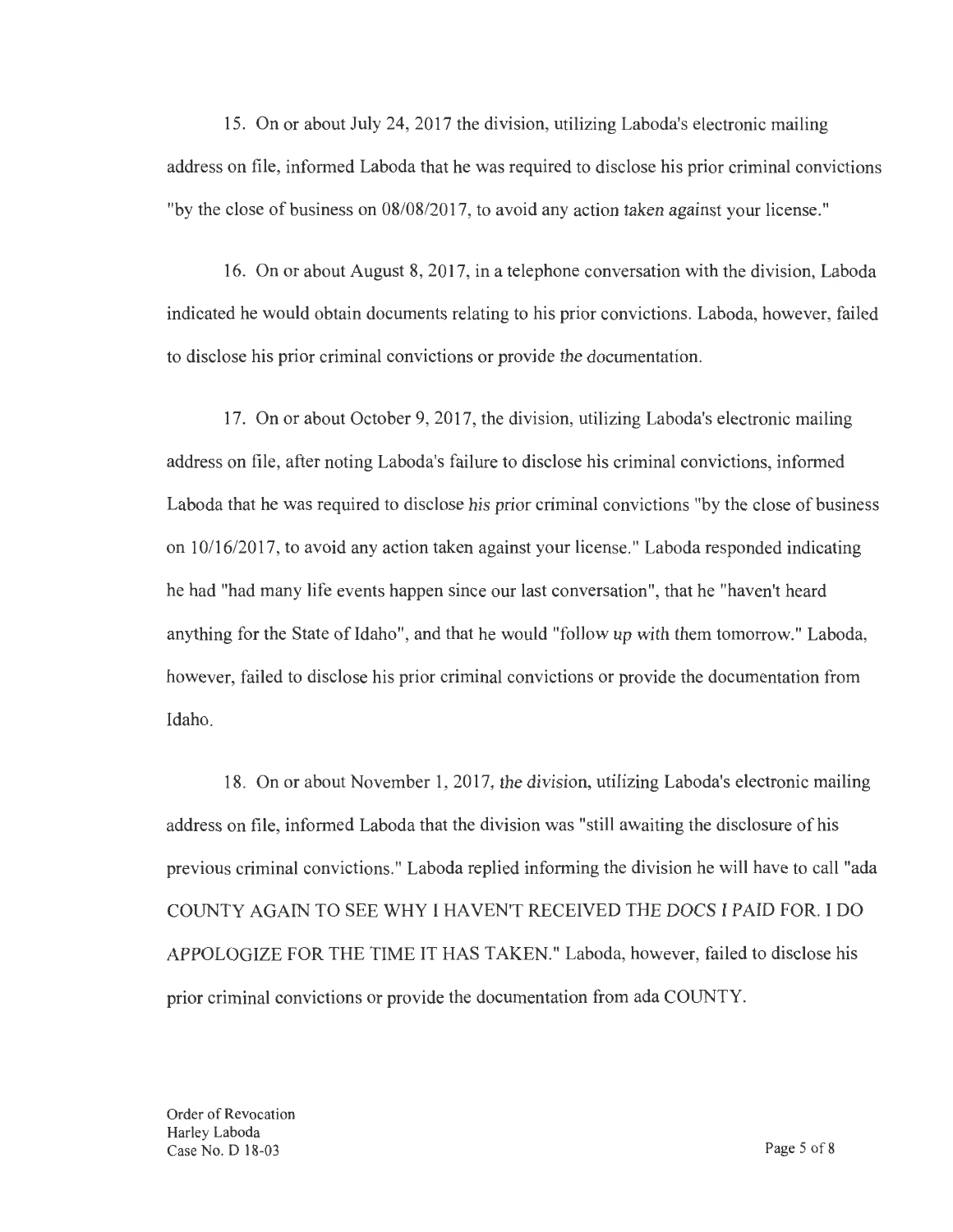19. On or about November 2, 2017, the division, utilizing Laboda's electronic mailing address on file, notified Laboda that he would "be required to provide the documentation requested by our office within the next 15 business days or the division will proceed with further action." Laboda did not reply to the division's email or provide any documentation.

20. On or about January 9, 2017, the division, utilizing Laboda's telephone number on file, called Laboda and left a message indicating that he would need to contact the division and provide an update regarding the requirements that had been previously requested of him. Laboda did not return the division's telephone call.

21. On or about January 18, 2018, the division, utilizing Laboda's telephone number on file, called Laboda again regarding the division's repeated requests for Laboda to disclose his prior criminal convictions. Laboda indicated he had thought the division had "pulled his license a few months ago" and indicated he would contact the clerk of the court to request the documents requested by the division. Laboda, however, failed to disclose his criminal convictions or provide any documentation from the clerk of the court.

22. On or about January 30, 2018, the division, utilizing Laboda's electronic mailing address on file, notified Laboda that this would be Laboda's **"final** opportunity to submit the requested requirements," that Laboda would have a week from the date of the email to submit the requested documentation, and that "if the required documentation is not received by the **close of business on 02/06/18,** the division would consider revoking [Laboda's] license." Laboda failed to disclose his criminal convictions or submit the required documents.

Order of Revocation Harley Laboda Case No. D 18-03 Page 6 of 8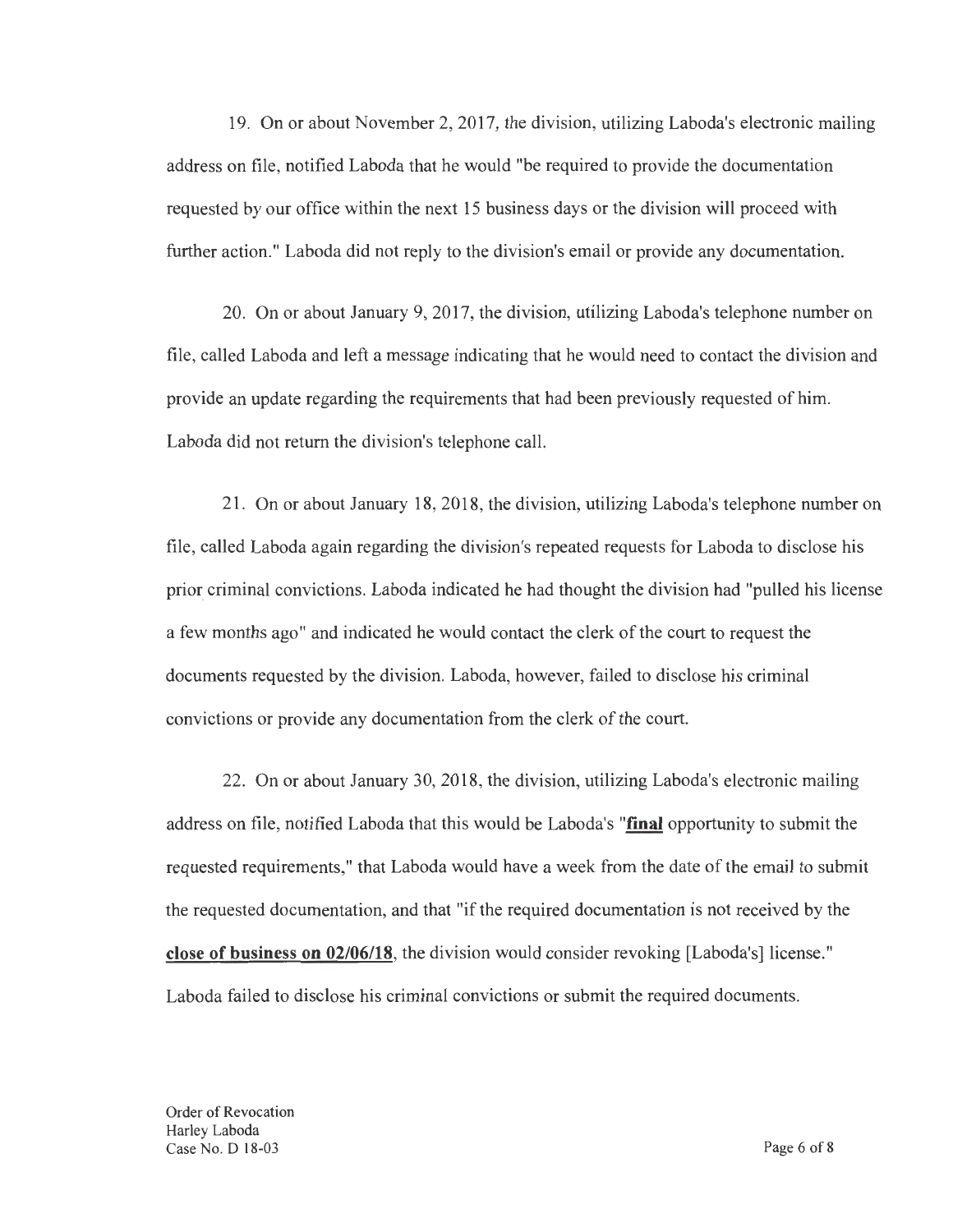23 . AS 21.27.410, in relevant part, provides that the director of the division of insurance may revoke a license for

A. a cause for which issuance of the license or its renewal could have been denied had it then existed and been known to the director;

B. a violation or participation in a violation of a provision of this title; and

C. the conduct of affairs under a license if the licensee exhibits conduct considered by the director to reflect incompetence or untrustworthiness, or to be a source of potential injury and loss to the public.

24. As set out in Paragraphs 1 through 23, Laboda failed to disclose three misdemeanors or provide the required documents and information relating these misdemeanors in his application for an insurance license, which reflects untrustworthiness under AS 21.27.020 and makes him unqualified for a license under AS 21.27.

26. Laboda's demonstrated untrustworthiness in failing to disclose three misdemeanors or provide the required documents and information relating to these misdemeanors in his application are grounds for the director to deny, nonrenew, suspend, or revoke a license under AS 21.27.410.

27. As set out in Paragraphs 1 through 23, Laboda failed to notify the director in writing within 30 days after a change in residence, place of business, legal name, fictitious name or alias, mailing address, electronic mailing address, or telephone number, as required by AS 21.27.025(a).